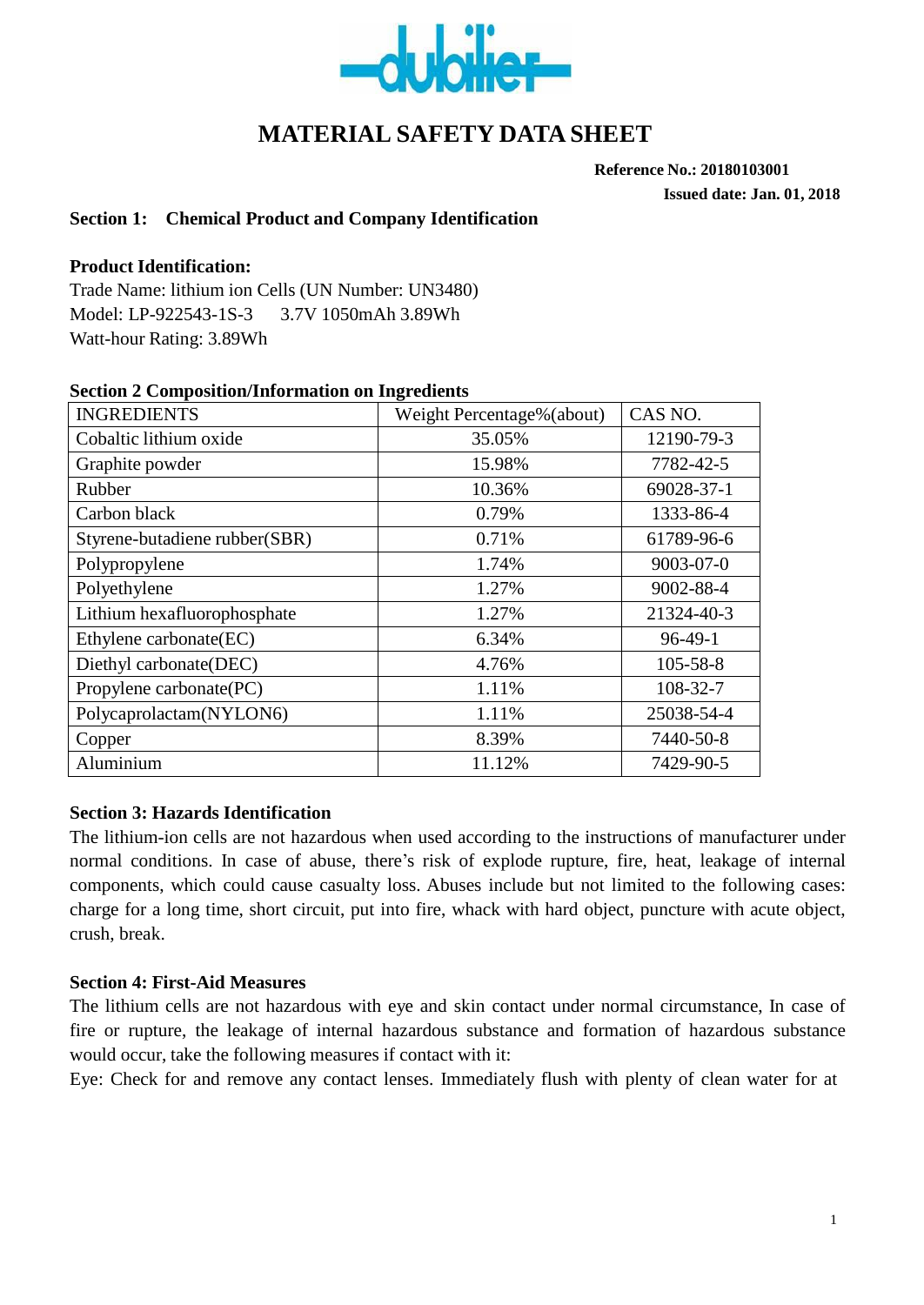least 15 minutes; seek medical assistance;

Skin: Immediately flush with plenty of clean water for 15 minutes; seek medical assistance if severe; Inhalation: If inhaled, remove to fresh air immediately, seek medical assistance, and ventilate the contaminated area.

Ingestion: Rinse mouth with clean water immediately, activate vomit under the direction of expert, and seek medical assistance.

### **Section 5: Fire- Fighting Measures**

Extinguish with plenty of water, dry powder extinguishers, sands, earth. Combustion products and decomposed products by contact of water or air with internal substance include: carbon monoxide, carbon dioxide, hydrogen fluoride, phosphorus fluoride.

### **Section 6: Accidental Release Measures**

When leakage of cells happens, liquid could be absorbed with sands, earth or other inert substance, and the contaminated area should be ventilated meantime.

### **Section 7: Handling and storage**

Don't handle and store cells with metalwork, Store and use far away from hest, sparks, open flame, or any other ignition sources, and under room temperature  $( $30^{\circ}$ C)$  in ventilating and dehumidifying environments.

### **Section 8: Exposure Controls/Personal Protection**

There is no need for protect under normal conditions. In engineering aspect, ventilation equipment should be installed. Gas mask, blinkers, gloves enduring chemical erosion and exposure suit are required when dealing with fire and leakage.

## **Section 9: Physical and Chemical properties**

Cells are not single chemical material; there are no specific physical and chemical properties such as melting point and boiling point.

Main purpose of lithium ion cells: used in portable and digital products.

## **Section 10: Stability and Reactivity**

Cells are safe under normal conditions. The following substance might appear after catching fire or leakage: organic carbonate, hydrogen fluoride, carbon monoxide, carbon dioxide, phosphorus fluoride.

## **Section 11: Toxicological Information**

Cells are not hazardous when used properly. If the Cells catch fire or the internal substance leaks, combustion products and decomposed products might have irritation and toxicity to skin, eye and respiratory systems, Toxicity data of some substance are listed following;

## **Hydrogen fluoride:**

Extremely toxic, May be fatal if inhaled or ingested. Readily absorbed through the skin-skin contact may be fatal. Possible mutagen.  $LCL_0:50$  ppm/30m (human beings),  $LCS_0$ ; 1276 ppm/1h(rats).

### **Carbon and graphite:**

Slightly hazardous in case of skin contact(irritant), of ingestion, of inhalation. Causes chronic damage to upper respiratory tract and cardiovascular system.

### **Copper:**

Dust may cause respiratory irritation. LD50:3.5 mg kg-1 (mouse).

**Al**: There is on hazard.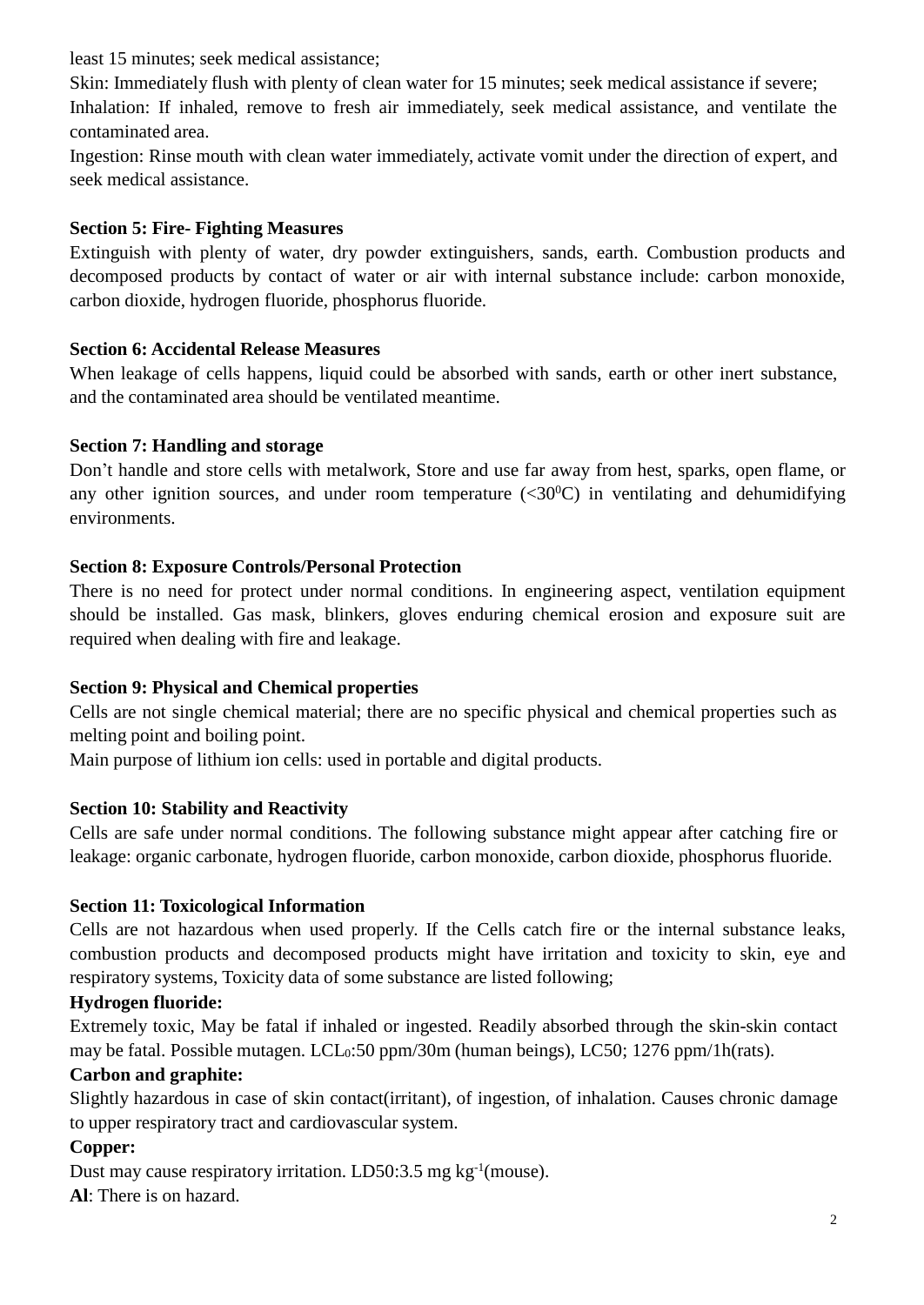#### **Section 12: Ecological Information**

There is no influence to ecology and environment when used properly.

#### **Section 13: Disposal**

Deserted cells couldn't be treated as ordinary trash. Be put to garbage box which recycle cells after being placed into plastic bags or be dealt as special trash. Couldn't be thrown into fire or placed in high temperature. Couldn't be dissected, pierced, crushed or treated similarly, The package and plastic box used for containing cells could be treated as ordinary trash. Best way is recycling.

#### **Section 14: Transport Information**

For the international transport of lithium cells, they must comply with these regulations. the international Maritime dangerous Goods (IMDG) Code by international Maritime Organization(IMO),Dangerous Goods Regulations(DGR) by international Air Transport Association(IATA) and Technical instructions for the safe Transport of Dangerous Goods by Air(TI) by international Civil Aviation Organization(ICAO).These regulations are based on the UN recommendations on the Transport of Dangerous Goods, Manual of Tests and Criteria.

Lithium cells which meet the requirements of UN38.3(UN Manual of Tests and Criteria, Part III, subsection 38.3)could be transported by air and by sea. if the package meets the instruction of IATA-DGR, could be transported as ordinary goods, otherwise should be transported according to Class 9, Packing Group 1 hazardous goods.

According to UN classification: However this product's shipping name is "lithium ion cells" (or "lithium ion cells packed with equipment "or "lithium ion cells contained in equipment"),it is not recognized as "DANGROUS GOODS" when its transport condition accords with "packing instruction 965 section II of IATA-DGR"(or "Packing instruction 966 section II" or "Packing instruction 967 section II") or "special provision 188 of IMO-IMDG Code", it could be transported as ordinary goods.

- 1. For lithium ion cells, UN ID number is 3480.For lithium ion cells contained in equipment or lithium ion cells packed with equipment UN ID number is 3481.
- 2. The consignment should be fully described by proper shipping name and packed, marked and in proper condition for carriage by air. The consignment is not classified as dangerous under the current edition of the IATA 59<sup>th</sup> Effective 01 January 2018, Dangerous goods regulation and applicable carrier and government regulations.
- 3. For transported by air, Lithium-ion Cells/Batteries shipped as "Not Restricted" Cargo: Must comply with Part II of PI 965-PI967 accordingly; For cells, the Watt-hour rating should not be more than 20Wh; For batteries, the Watt-hour rating should not be more than 100Wh.Watt-hour rating must be marked on the outside of the cell case(marked by manufacturer),
- 4. Each consignment must be accompanied with a document such as an air waybill with an indication. For those Lithium ion cells contained in equipment, the equipment must be equipped with an effective means of preventing accidental activation.
- 5. For very small cells and batteries, up to 2.7Wh for lithium ion, the limit quantity per package shall not exceed 2.5kg. For 2.7Wh to 20Wh cells, the limit quantity per package shall not exceed 8pcs.
- 6. For lithium ion cells contained in equipment or lithium ion batteries packed with equipment, the cells limit quantity per package shall not exceed 5kg.
- 7. Each package must be capable of withstanding a 1.2m drop test in any orientation without damage of cells contained therein.
- 8. Lithium cells which meet the requirements of A154 could be transported by air ,and the cells manufactured by Dubilier meet these requirements (A154 Lithium batteries identified by the